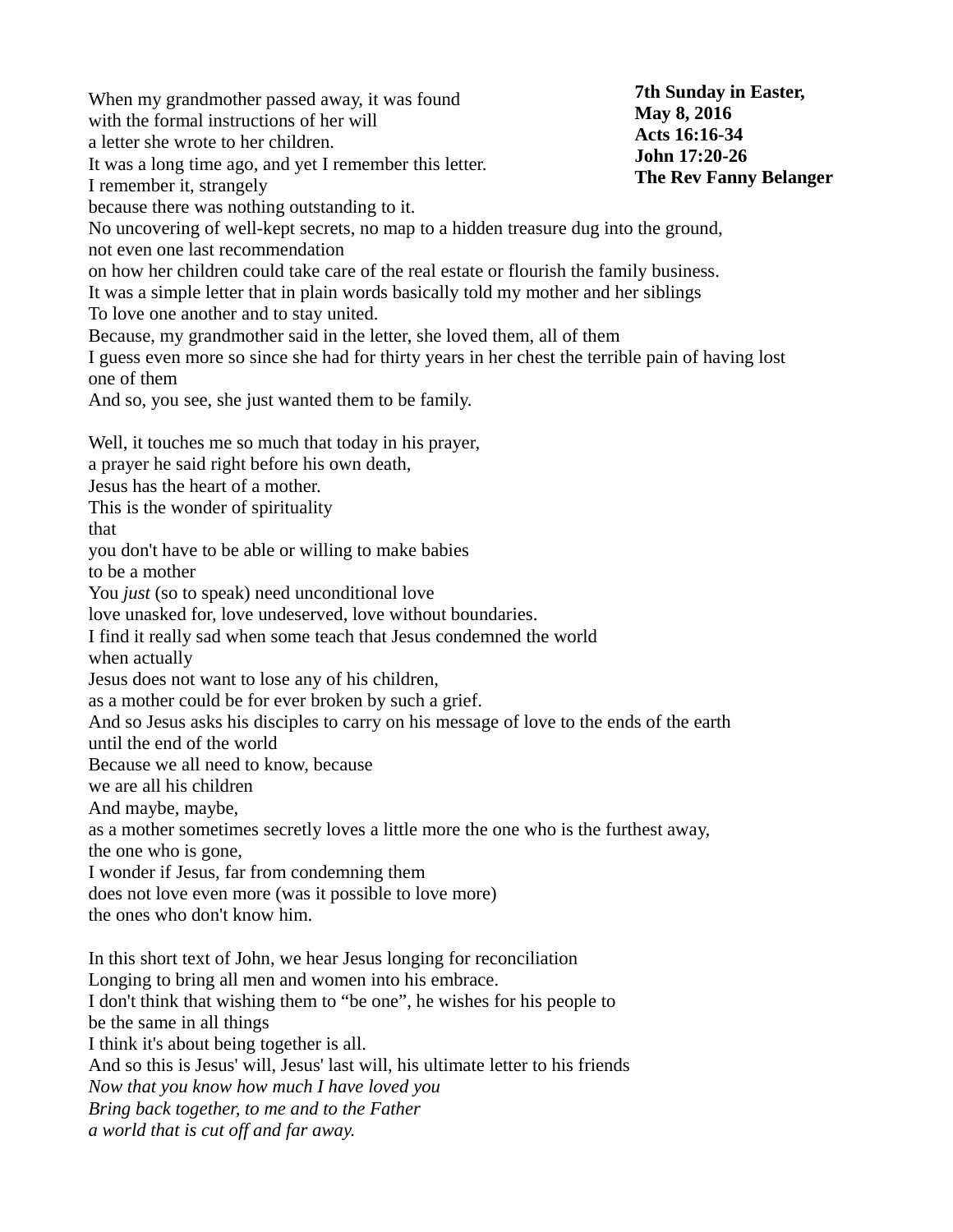Last week in our forum, Carter Echols came to speak to us about how we can become these disciples of the word and of the love in a mission field where the hearts are far away, despondent, distressed or just distracted. And I guess what Carter said to us was just *You don't have to feel like you teach a lesson when you preach the Gospel Because it all comes down to the gift and the joy,*

*As the first disciples, you only have to share the happiness of knowing you've been loved.*

Sharing the happiness of knowing you've been loved - Let's think about it for a moment.

Maybe you remember from school this old myth, the best well-known myth in the history of thought. Plato used to compare this world we live in

to a cave

were people are chained, facing a wall, and behind their backs is burning a giant fire and so all the prisoners can see is shadows

shadows they mistake for reality, the things themselves.

But what happens is that one day one of the prisoners

is set free,

and so not only does he turn around, sees the fire,

but he gets outside, looks at the sun for the first time and finds there the source of all life,

the truth nobody knows.

We can only imagine what it would look like

to see the world outside from the first time

with texture, relief and colors

smell the flowers, touch the trees

and how we would die to lie in the grass and get drunk with the light and the beauty

but also, in the meantime,

how badly we would want to go back to the cave

just to tell the inhabitants of the earth under our feet everything we have seen.

Well, I think it's exactly what should happen when you start to know God

(and actually Plato was indeed talking about God)

Maybe telling the world about your faith is not about lecturing people, trying to rescue their souls or even giving them a good moral example.

Maybe telling the world about our faith is just about wanting people to be happy

as you are happy

Because not only you saw the fire, but you saw the sun

and you found the source of all life.

And it's not that you are smarter or holier than anybody else

it's just that

there was some kind of breach of security

in your prison

somebody removed your chains while we were sleeping.

Or maybe like Paul and Silas,

it was an earthquake that opened the gates for you

In any case, in your life, suddenly or quietly, your came to realize how much God has loved us.

And maybe it was just a day out and then

you were caught back into your cave of your daily routine and someday you almost forget about it, but still, you know you saw something others still cannot see.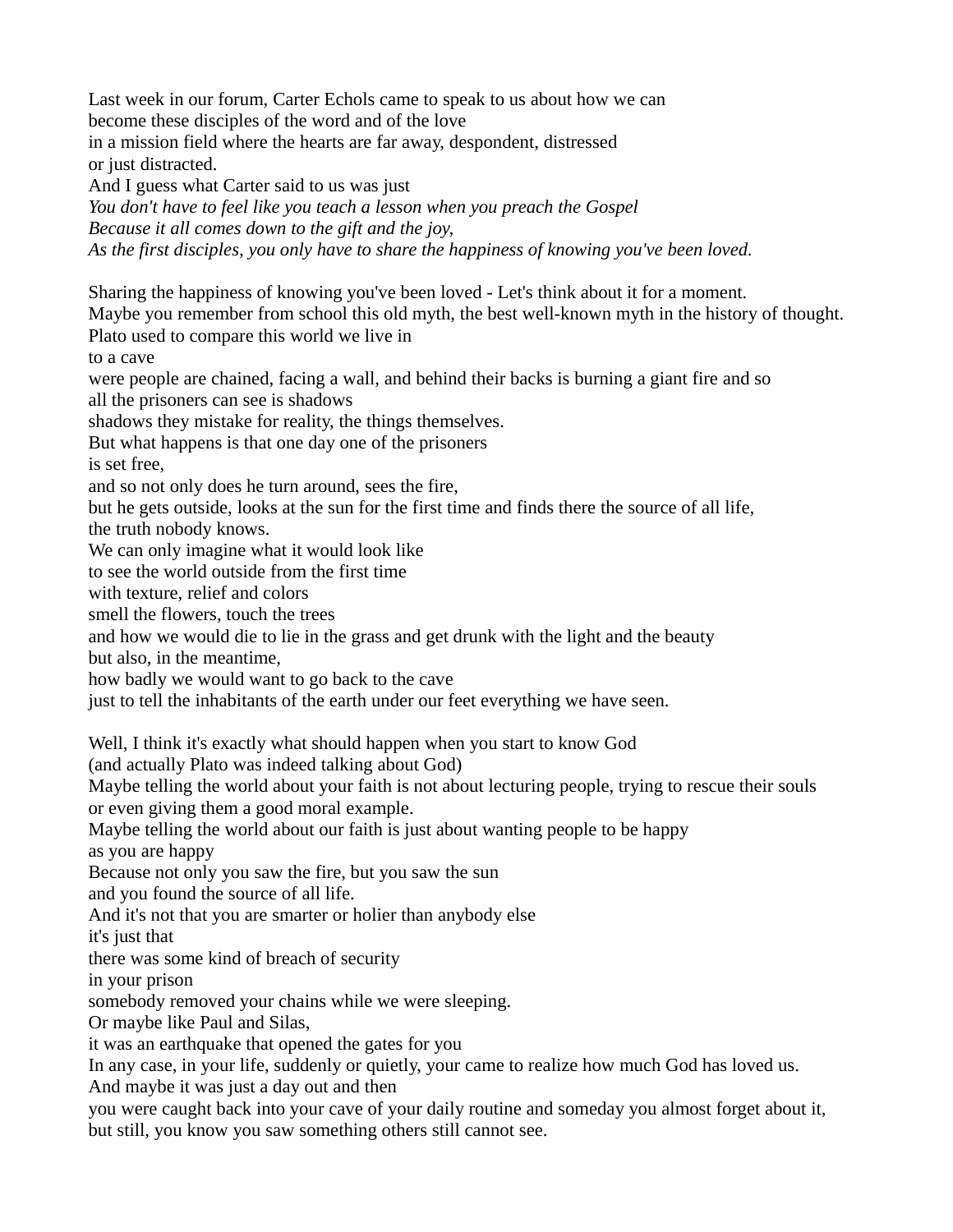*Righteous Father, the world has not known thee but I have known thee Joy, joy, joy tears of joy, I do not separate myself from thee.*

These words from our Gospel were found sewed inside the clothes of the writer and mathematician Blaise Pascal after his passing away. The text is called "The Memorial" Because indeed, it's a remembrance of *a night of fire* A night when Pascal felt his chains drop down, a night when he turned around From the walls of his arrogance and the shadows of his certainties *(so said he)* A night when he met God – Not the abstract God, but a God of love. The God of Jesus-Christ. A God, a light, a truth, nobody can find if it's not revealed to him. Because the thing is: this blindness about God is the blindness of all It's the prison of our own humanity. God seems to be nowhere to be found, we are cut off, separated, lonely, When everything is meant to work together since the big bang God, nature, human beings,

We have lost sight of our fundamental unity.

We feels estranged, on our own, facing a wall, being afraid of a few shadows we mistake for reality. And so don't we act surprised that so many don't believe in God, it's just impossible

if you haven't been given the eyes to see.

if you haven' t been set free.

In his story, Plato never explained by what miracle a prisoner would be released,

Who will be the first

to untie the chains so the he would

walk outside see the sun and then come back again to

tell everybody about it.

Well it was a very long time ago when Plato wrote this text

but now we know who the *first born* is,

Don't we?

Being set free is not something we can do on our own, not matter how hard we think about it.

We need a breach in security, a breach in certainty.

We need a way

we need somebody to remove the chains for us.

We need God to come to us

because we cannot go to him.

And this is why faith can never be

a claim, a slogan, an ideology,

not even a philosophy or even a theology.

Faith is an experience of Christ who sets us free

And when Christ set us free

we are free to go into the world to be

witnesses to the light we have seen.

This light that shines through the thicker darkness, as John likes to say it.